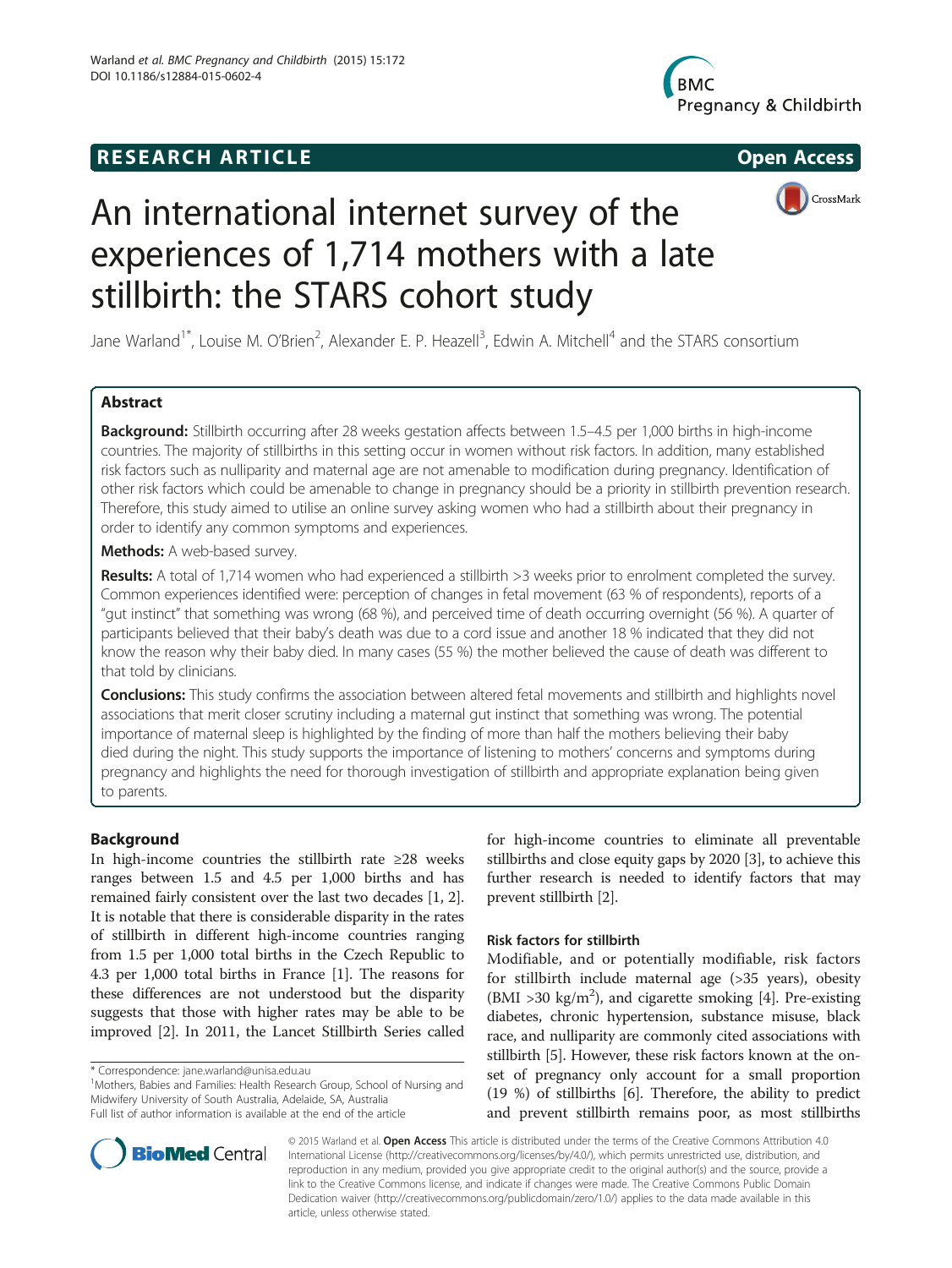occur in women who are deemed to be at "low-risk" of pregnancy complications. Importantly, with the exception of control of maternal disease and substance misuse, few of these established risk factors are amenable to modification during pregnancy. Therefore, if improvements are to be made in stillbirth prevention, specific modifiable factors must be identified and targeted.

We aimed to investigate potentially modifiable risk factors in a large, international population. In contrast to the majority of previous studies that have investigated social or demographic associations with stillbirth, we planned to meet this aim by developing an approach that asked mothers of stillborn babies directly about their behaviours, experiences, and symptoms during pregnancy. To achieve this goal an international group of researchers and clinicians, the STARS (Study of Trends and Associated Risks for Stillbirth) Consortium, partnered with the Star Legacy Foundation and other stillbirth and parental support groups to conduct a webbased survey of women who had experienced a stillbirth using a nested case–control design with an uncontrolled cohort. Here we present the findings from 1,714 stillbirth cases in the cohort arm of the study.

# Subjects and methods

#### Methods

Women aged at least 18 years of age who had experienced a singleton stillbirth  $(≥28$  weeks) more than 3 weeks previously, were eligible to participate. There was no upper limit as to how long ago the stillbirth occurred.

#### Survey design

This international, anonymous, web-based study was developed during the inaugural Stillbirth Summit in October 2011 [\[7](#page-9-0)]. The STARS consortium was formed between several clinicians, academics, researchers, and bereaved parents from Australia, New Zealand, the United Kingdom and the United States of America. This unique partnership allowed bereaved parents to have direct discussions with the consortium members regarding common experiences prior to their loss in order to inform the development of the survey.

The survey included questions related to established risk factors (e.g. cigarette smoking, perceived changes in fetal movements) as well as questions relating to emerging risk factors (e.g. gut instinct that something was wrong during the pregnancy and an increase in fetal activity in the days immediately prior to the fetal demise). Several questions included in the survey were raised by bereaved parents at the 2011 Stillbirth Summit and have not been previously addressed in large-scale studies.

An online survey was constructed in line with the principles for web survey design proposed by Dillman [[8\]](#page-9-0). A web-based survey format was chosen in order to increase the ease with which the survey could be widely distributed, to allow participants easy access to the survey and to reduce the costs of conducting an international study. The survey was reviewed by consortium members who had experience in the conduct of surveys and revisions were made based upon their feedback. To ensure that the questions would solicit targeted information and that the time taken to complete the survey was not too onerous, the survey was piloted with a group of bereaved mothers  $(n = 6)$  accessed through the Star Legacy Foundation.

Following this pilot phase, minor alterations were made to the survey and it was launched in September 2012. The survey included open-ended responses, categorical responses, such as yes/no/don't know, Likert scales, and selection of responses from a list either through drop-down menus that allowed single responses or check boxes that allowed multiple responses. The format of the final survey included branching logic such that participants were directed through different paths based on their response. There were no compulsory questions such that participants were allowed to skip questions if they wished. The questionnaire is available as a supplementary file to the manuscript. In reporting this study, guidelines from strengthening the Reporting of Observational Studies in Epidemiology (STROBE) group were followed.

### Ethical approval

This study was approved by the Institutional Review Board (IRB) of the University of Michigan (HUM#00063655). Prior to gaining access to the survey participants were informed about the purpose of the study (to look for trends and risk-factors for stillbirth) as well as contact information for a stillbirth support group (First Candle) if they became distressed whilst completing the survey. Informed consent was gained by the participant clicking an "I agree" button prior to gaining access to the survey.

#### Participants

Participants were recruited to this study by international web-based advertising, social media, and word of mouth between September 2012 and August 2014. All participants completed the survey, which asked about their recollection of their own activity, fetal activity and maternal perception of cause of death (COD). No identifying details were collected. Women could elect to provide their email addresses if they wished to receive a copy of the published results. However, this was not a requirement of participation. If they gave their email address then it was stored separately from survey responses.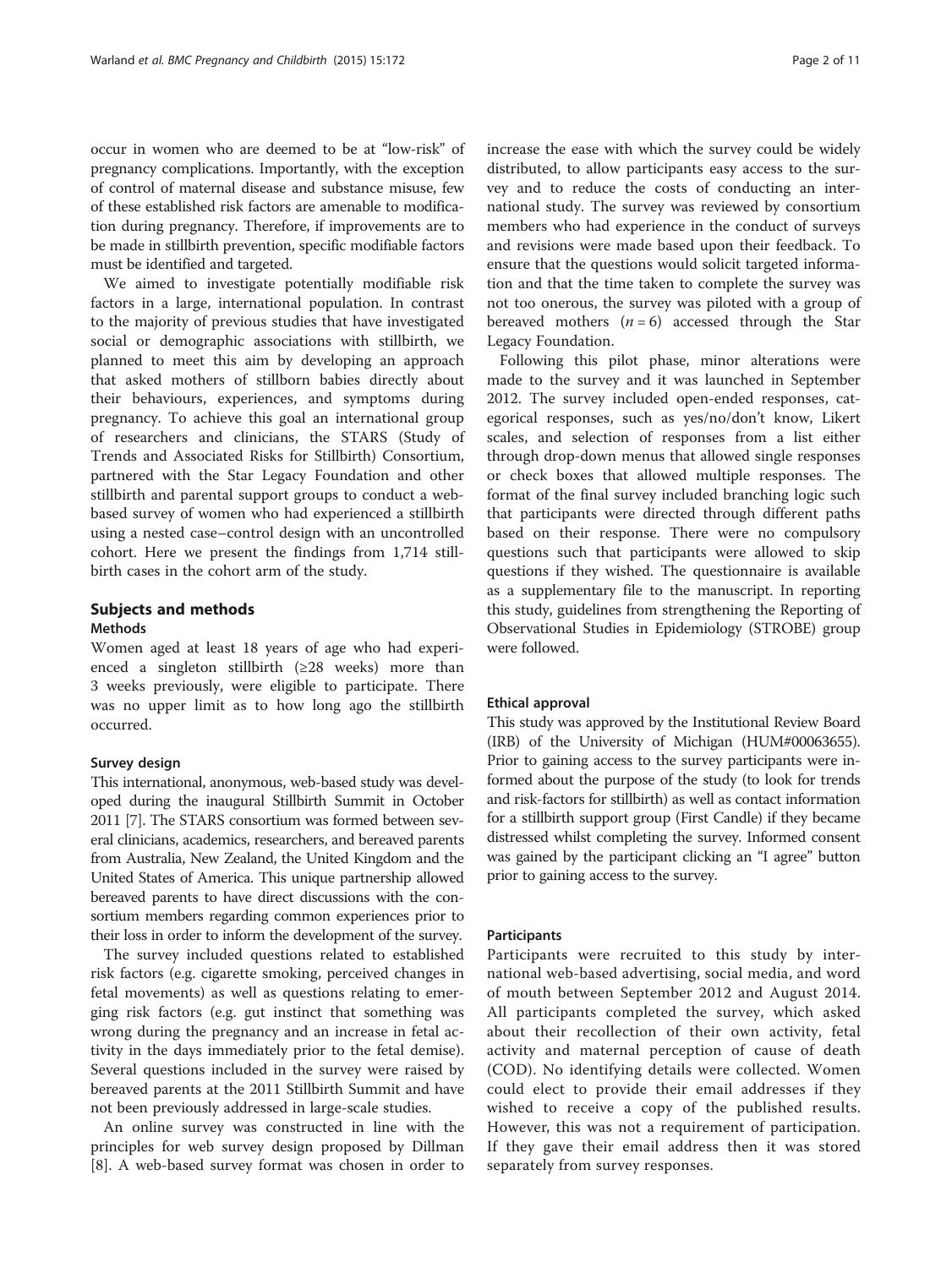## Inclusion criteria

Women, at least 18 years of age, who were fluent in reading and writing English and who had a history of a singleton stillbirth at or greater than 28 weeks gestation were invited to complete the online survey.

#### Exclusion criteria

Participants with multiple gestation pregnancies, neonatal death, or fetal loss prior to 28 weeks gestation were excluded.

### Analysis

The analysis for this study involved simple descriptive statistics. The numerical results are expressed in terms of frequencies and proportions. Comparisons between sub-groups were made using Chi-Square tests with statistical significance set at  $p \le 0.05$ . Qualitative text response data, such as cause of death (COD) and description of changes in fetal movements, were coded by two investigators (JW and LMO) into dichotomized variables to determine frequencies of responses. For COD, data regarding what women were told vs. what women believed was the COD were first coded by JW who has substantial experience in this type of coding. This coding was then checked by LMO and where discrepancies were raised these were discussed and a consensus arrived at for each ascribed code. The agreement between the clinicians' COD and that perceived by the participants was compared using Cohen's Kappa coefficient. The Kappa value was categorised as poor if Kappa was ≤0.20, Fair if it was between 0.21-0.40, Moderate between 0.41-0.60, Good between 0.61-0.80 and Very Good if ≥0.80.

#### Results

In total, 1714 women who had experienced a stillbirth >3 weeks prior to enrollment completed the survey. Median duration of time since the stillbirth was 19.0 months (0.75-570.0 months; Fig. 1a). Demographics of the sample, including the participant's country of residence, are shown in Table [1.](#page-3-0) The median age of women at the time of stillbirth was 30.0 years (18–47 years). The majority (98.6 %) of respondents were from high-income countries with 1.4 % coming from 15 different low or middle-income countries. The median gestation at the time of the stillbirth was 37 weeks (range 28–42 weeks; Fig. 1b), and 50.5 % of the babies were male.

#### Maternal perception of fetal movements (FM)

Participants' response to the question "Once you were aware of your baby's usual pattern of movements was there any time that your baby's movements were unusual?" is shown in Table [2.](#page-3-0) While 28.0 % reported "no change in fetal movements", 30.5 % reported significantly less fetal movement and 8.5 % reported significantly more movement.

In total, 1,077 participants reported what they did in response to the change in their baby's movement. Table [3](#page-4-0) illustrates the behaviour of women in response to a decrease or an increase in perception of fetal movements. It is noteworthy that significantly more women who reported increased movements, compared to those who reported reduced movements, did not worry about it  $(13.8 \% \text{ vs. } 6.4 \% , p = 0.001)$  and fewer  $(60.7 \% \text{ vs. } 76.1 \% ,$  $p < 0.001$ ) sought professional advice from a healthcare provider. Furthermore, fewer women who reported increased movements, compared to those who reported

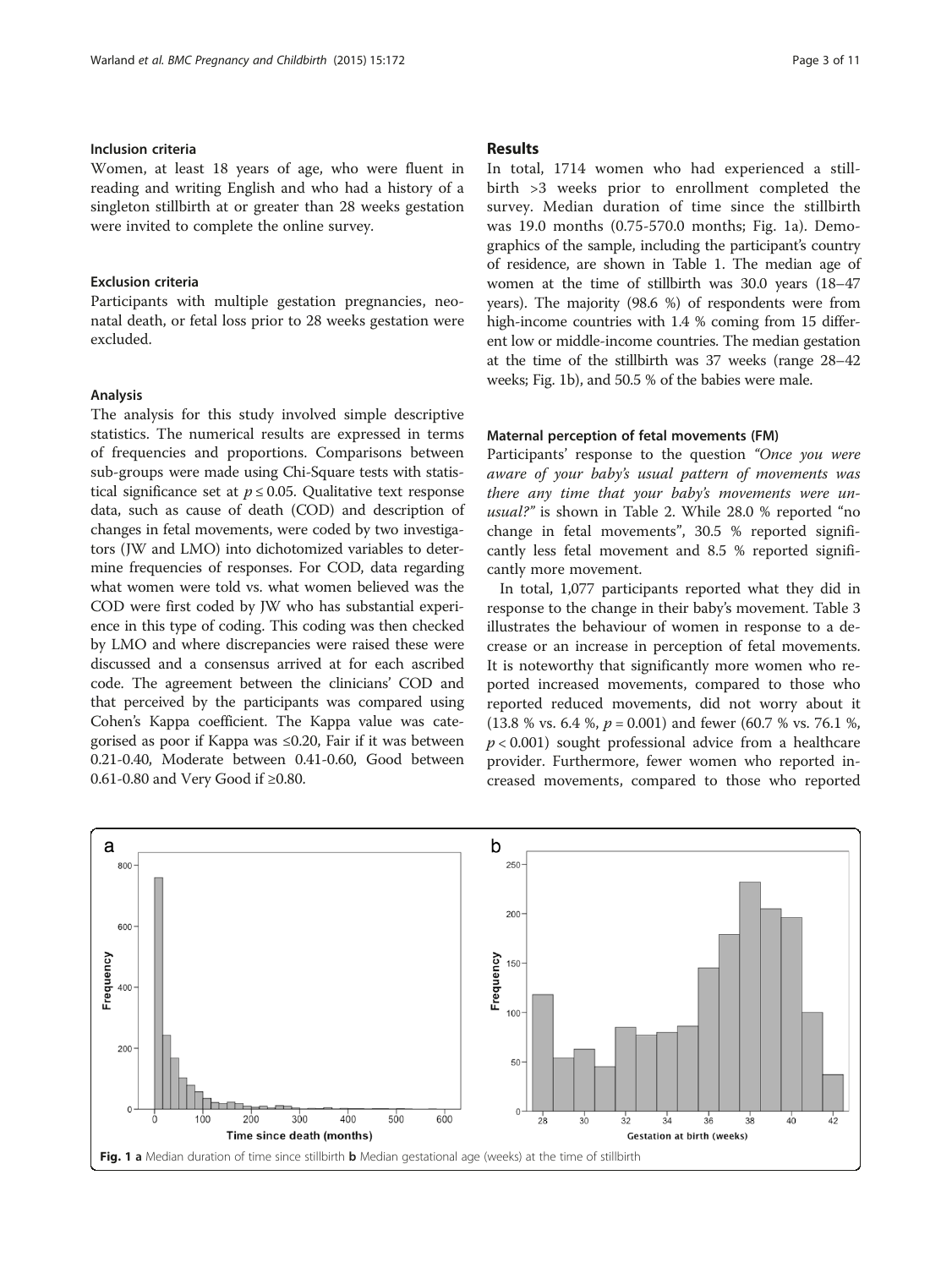<span id="page-3-0"></span>

| Median maternal age (years)<br>$(n = 1671)$ | 30.0 years (range 18-47 years; $IQR = 8$ ) |
|---------------------------------------------|--------------------------------------------|
| Parity ( $n = 1702$ )                       |                                            |
| Nulliparous                                 | 931 (54.7 %)                               |
| Gravida 1-4                                 | 754 (44.3)                                 |
| Grand-Multigravida 5+                       | 17 (1.0 %)                                 |
| Country ( $n = 1696$ )                      |                                            |
| <b>USA</b>                                  | 1208 (71.2 %)                              |
| UK                                          | 230 (13.6 %)                               |
| Australia                                   | 95 (5.6 %)                                 |
| Canada                                      | 94 (5.5 %)                                 |
| Ireland                                     | 15 (0.9 %)                                 |
| New Zealand                                 | 10 (0.6 %)                                 |
| Other*                                      | 44 (2.6 %)                                 |
| Maternal Education ( $n = 1629$ )           |                                            |
| High school or less                         | 483 (29.7 %)                               |
| Associate degree                            | 208 (12.8 %)                               |
| Technical/trade school                      | 122 (7.5 %)                                |
| Bachelor's degree                           | 490 (30.1 %)                               |
| Master's degree                             | 272 (16.7 %)                               |
| Doctorate degree                            | 54 (3.2 %)                                 |

IOR Interquartile range

\*Other (countries with <10 respondents) were Argentina  $n = 2$ , Belgium  $n = 2$ , Brazil  $n = 2$ , Cameroon  $n = 1$ , Dominican Republic  $n = 1$ , Ecuador  $n = 1$ , Fiji  $n = 1$ , Germany  $n = 5$ , Gibraltar  $n = 1$ , Greece  $n = 1$ , Guam  $n = 1$ , India  $n = 1$ , Israel  $n = 1$ , Japan  $n = 4$ , Malaysia  $n = 1$ , Pakistan  $n = 1$ , Peru  $n = 1$ , Philippines  $n = 2$ , Puerto Rico  $n = 1$ , Saudi Arabia  $n = 1$ , Singapore  $n = 1$ , South Africa  $n = 4$ , Spain  $n = 1$ , Switzerland  $n = 1$ , Netherlands  $n = 2$ , Trinidad & Tobago  $n = 2$ , United Arab Emirates  $n = 1$ , Vietnam = 1

reduced movements, were either admitted or had some type of monitoring  $(22.5 %$  vs. 32.6 %,  $p = 0.002$ ).

Of note, 146 (8.5 %) participants reported significantly increased fetal movements but this figure doesn't capture the true frequency, as some women reported there was reduced movements, but commented that there was a period of increased movements which occurred prior

Table 2 Frequency of unusual fetal movement

|                             | N(%          |
|-----------------------------|--------------|
|                             | $N = 1,714$  |
| No change in fetal movement | 480 (28.0 %) |
| A little bit less movement  | 273 (15.9 %) |
| Significantly less movement | 522 (30.5 %) |
| A little bit more movement  | 136 (7.9 %)  |
| Significantly more movement | 146 (8.5 %)  |
| Don't remember              | 103 (6.0 %)  |
| Missing                     | 54 (3.2 %)   |

Response to question "Once you were aware of your baby's usual pattern of movements was there any time that your baby's movements were unusual?" to death. The increase was frequently described as much more "active" or "aggressive" than usual e.g.:

"only decreased the week before birth. The day before he died he was especially busy and moving like crazy"

"overall movement was the same except for the last 24 hours with a big spike in movement during the day and then nothing by evening" "he moved almost violently" "moved like crazy then nothing" "she was a little more active in the last two weeks and her pattern was slightly off. Not enough that I was concerned. I thought it was a healthy sign"

"The week before my baby passed, I recall she was VERY active one night when I was trying to fall asleep, so much that I actually got up out of bed for a while because her movements were keeping me awake"

Of the four major countries represented in the data (United States, United Kingdom, Australia, and Canada), the reported frequency of unusual fetal movements was remarkably similar. Maternal response to the change in fetal movement was also similar for the United States, United Kingdom, and Australia while Canadians were less likely to seek professional advice about unusual movements (39.2 % compared to 50.6 %, 55.4 %, and 55.9 % for the United States, United Kingdom, and Australia respectively,  $p = 0.005$ ).

# Gut instinct that something was wrong

Overall, 1,650 participants responded to the question "During this pregnancy, did you ever have a "gut instinct" that something was wrong?" (3.7 % did not respond). In total, 1,122 (65.5 %) responded yes to this question. Of these, 521 (46.4 %) were multiparous and 601 (53.6 %) were nulliparous. A gut instinct that something was wrong was reported by 73.4 % of women who had a stillbirth in the 6 months prior to completion of the survey. This proportion then significantly decreased to 63.6 % at 6–11.9 months post-stillbirth ( $p = 0.002$ ) and remained remarkably stable thereafter (63.1 % at 12–17.9 months, 61.7 % at 18–23.9 months, and 63.6 % at 24 months and longer). Participants were given an opportunity to provide further comment on this response. Recollections included reports of this gut instinct some beginning early in the pregnancy, as these representative participant quotes attest:

- "I can't explain, remember telling my partner that I had a feeling that something was going to go wrong".
- "I just constantly worried something wasn't right"
- "Felt uneasy during entire pregnancy".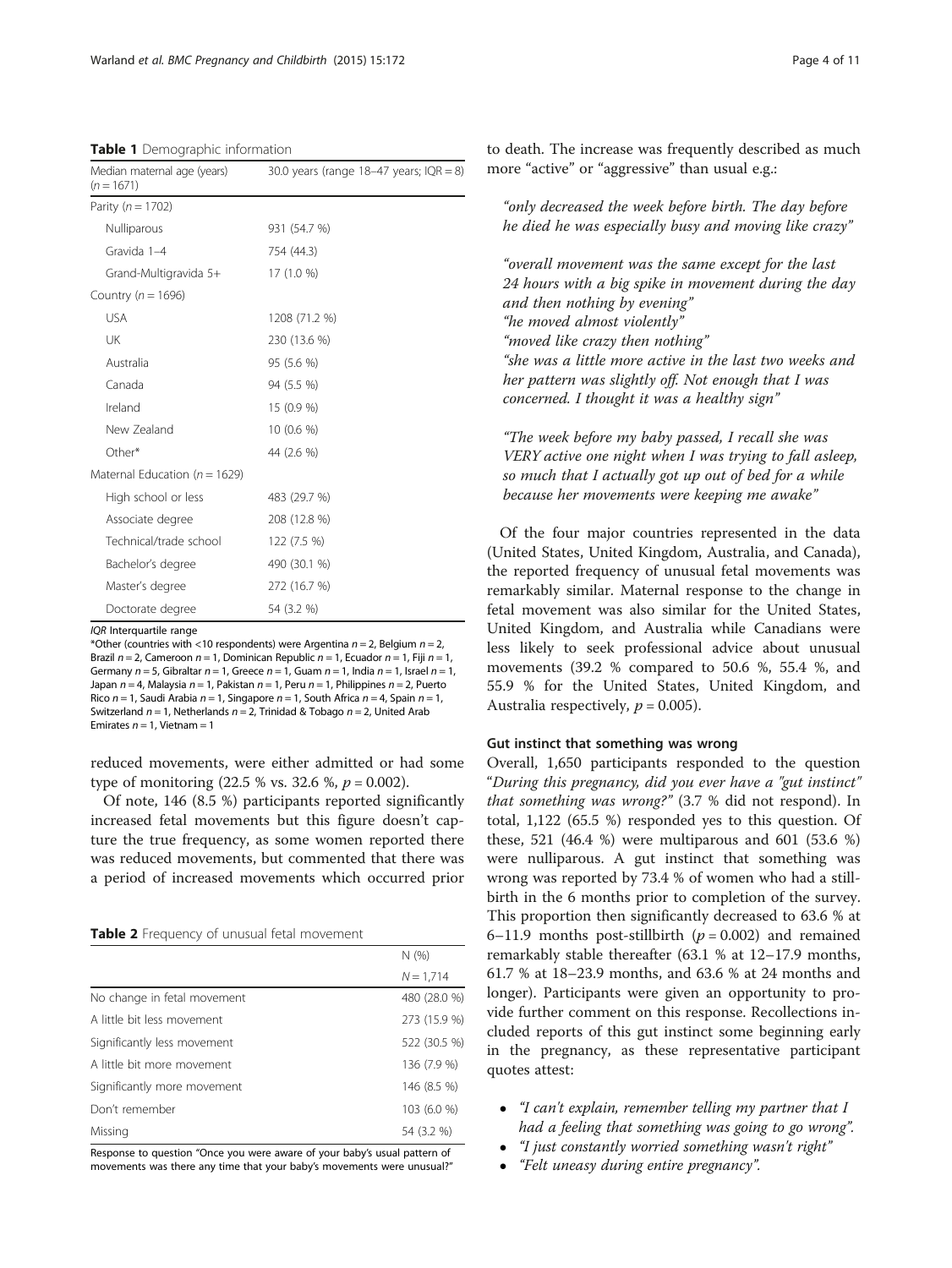<span id="page-4-0"></span>

|                                                                                                                       | Reduced movement | Increased movement |  |
|-----------------------------------------------------------------------------------------------------------------------|------------------|--------------------|--|
|                                                                                                                       | N(%)             | N(%)<br>$N = 282$  |  |
|                                                                                                                       | $N = 795$        |                    |  |
| Did not worry                                                                                                         | 51 (6.4 %)       | 39 (13.8 %)        |  |
| Mentioned to family and friends but did not worry further                                                             | 105 (13.2 %)     | 59 (20.9 %)        |  |
| Mentioned to healthcare provider and was reassured                                                                    | 244 (30.7 %)     | 76 (27.0 %)        |  |
| Mentioned to healthcare provider and was told to monitor<br>at home for symptoms and call back if still concerned     | 65 (8.1 %)       | 21(7.4%            |  |
| Mentioned to healthcare provider and had general evaluation<br>(fetal heart rate, cervical status etc.)               | 59 (7.4 %)       | 16 (5.6 %)         |  |
| Mentioned to healthcare provider and had ultrasound, biophysical<br>profile, non-stress test, or similar (outpatient) | 80 (10.1 %)      | 23 (8.1 %)         |  |
| Mentioned to healthcare provider and was admitted for testing/monitoring                                              | 45 (5.7 %)       | 12 (4.5 %)         |  |
| Went to emergency room or labour and delivery and was admitted                                                        | 75 (9.4 %)       | 13 (4.6 %)         |  |
| Went to emergency room or labour and delivery and was sent home                                                       | 37 (4.7 %)       | $10(3.5\%)$        |  |
| Did not provide response to question                                                                                  | 34 (4.3 %)       | 13 (4.6 %)         |  |

Response to question "If you answered yes to the previous question [baby's movements being unusual], which of the following best describes your experience?

 "Two days prior to my son passing, I had a routine OB visit and ultrasound. I was told everything looked great but I begged my doctor to do a C-section that day. I had an overwhelming feeling that I needed to get my son out that day. I was told that I was just being anxious".

# Perception of time of death

We asked participants for their perception of time of death. They were offered the following options: "In the morning 6 am-12noon", "In the afternoon 12noon-6 pm", "In the evening 6 pm-10 pm", "During the night 10 pm-6 am", "During a day-time nap" and "I'm not sure". There were 79 missing responses and 401 who answered they were "not sure". Together these accounted for 28.0 % of participant responses. The responses are shown in Table 4. Notably, of the  $n = 1,234$  women who perceived a window of time in which they believed that their baby died, 55.8 % believed that their baby died during the night (10 pm-6 am).

# Table 4 Maternal Perception of time of death

|                                                     | N(96)           |
|-----------------------------------------------------|-----------------|
|                                                     | $(N = 1, 1714)$ |
| In the morning $(6 am - 12 noon)$                   | 189 (11.0 %)    |
| In the afternoon $(12 \text{ noon} - 6 \text{ pm})$ | 183 (10.7 %)    |
| In the evening $(6 \text{ pm} - 10 \text{ pm})$     | 161 (9.4 %)     |
| During the night (10 pm - 6 am)                     | 688 (40.1 %)    |
| During a daytime nap                                | 13 (0.8 %)      |
| Not sure                                            | 401 (23.4 %)    |
| Missing                                             | 79 (4.6 %)      |

Response to question "What time do you believe your baby died?"

Investigation of stillbirth and reported cause of death

Overall, 1304 participants (76.1 %) reported that an autopsy was conducted on their baby (See Additional file [1](#page-9-0): Table S1). Only  $n = 637$ ; (37.2 %) had a full autopsy A minority of respondents had no autopsy but only blood testing performed on the mother ( $n = 24$ , 1.4 %). Critically, some respondents reported that an autopsy was not performed due to cost and/or the view that the autopsy might not give a definitive answer:

- "OB said it wasn't necessary as they usually never find a cause and insurance won't pay for"
- "couldn't afford more testing"
- "Asked and signed for but hospital said it just wasn't done!"
- "I was told an autopsy would not provide any answers and would just be an extra expense"
- "No, I was told that I would have to pay a minimum of \$20,000 out of pocket to have an autopsy done"
- "Was told there was no need for a full autopsy because they hardly ever find a cause of death"

Participants were asked two questions regarding the cause of death (COD). Firstly, "What were you told was the cause of your baby's death?" and secondly, "What do you believe was the cause of your baby's death?" In response to the first question, 1002 (58.5 %) reported that they were told a COD and 593 (34.6 %) were told that their healthcare provider did not know what caused the death of their baby. With regards to their belief about COD, 1228 (71.6 %) had a belief as to what caused their baby's death and 272 (15.9 %) did not know (Additional file [2](#page-9-0): Table S2). Overall, there was only fair agreement between the COD reported to parents and their beliefs regarding the COD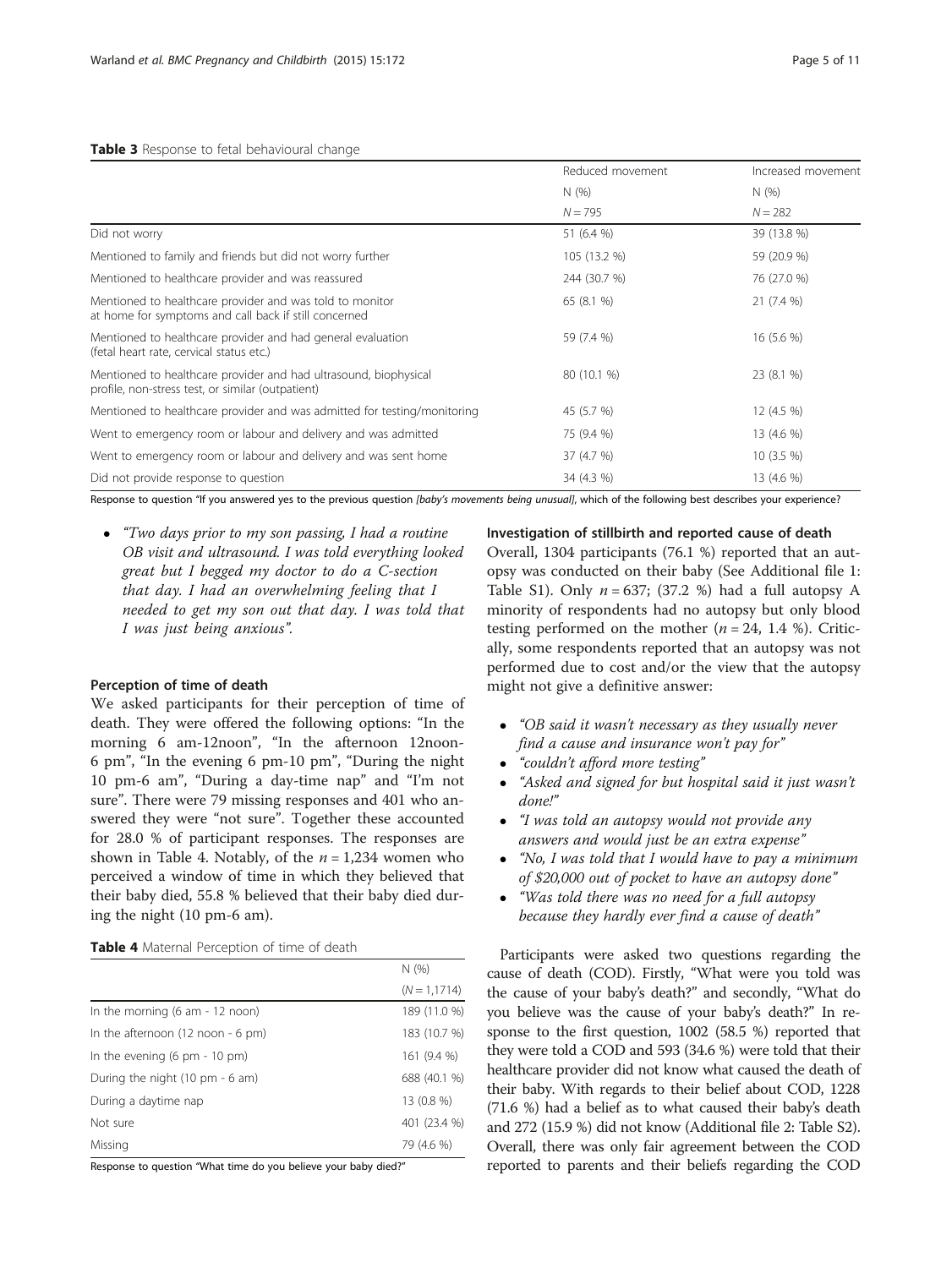(Kappa = 0.39). The reported causes of death fell into 10 broad categories namely:

- Cord issues
- "Clotting" condition
- Other placental problems
- Fetal abnormality
- Infection
- Obstetric conditions
- Multiple causes
- Other
- My care provider played a role
- I played a role

Further detail and exploration of each of these categories, with examples, is given below:

# Cord issues

Overall, 457 (26.7 %) participants reported that they were told by their care provider that a cord accident (nuchal, true knot, velamentous, body entanglement, or prolapsed cord) was the cause of their baby's death. While 428 (25.0 %) believed a cord accident was the cause of their baby's death, only 312 (68.3 %) of the 457 agreed with the healthcare provider that a cord accident had occurred. Thirty-two additional participants included the cord as one of the multiple reasons they listed in what they believed caused their baby's death. Twenty-three participants who were told by their care provider that the COD was a cord issue believed instead that their baby's death was unexplained.

# Clotting problems (Underlying thrombophilia)

Where participants used words or phrases including the word clots, Factor V Leiden, Methylenetetrahydrofolate Reductase (MTFHR), or anti phospholipid then their baby's COD was categorized as a clotting condition (underlying thrombophilia). Overall, 71 were told that this was the COD but only 32 (45.1 %) participants agreed with their healthcare provider. An additional 30 participants believed that this was the COD having been told something else.

# Other placental factors

Responses categorized as "placental factors" ( $n = 217$ , 12.7 %) included those who said their healthcare provider cited placental abruption, insufficiency, or a failed placenta. Overall, 129 (7.5 %) women believed that there was a placental factor. Of the 217 who were told by their healthcare provider that the COD was due to placental factors, only 86 (39.6 %) agreed that the placenta was involved, while 31 (14.3 %) believed instead that their care provider played a role.

#### Fetal abnormality

Only a few  $(n = 66, 3.9)$  of the participants were told that their baby died from a fetal abnormality. Of these, 37 (56.1 %) agreed with their provider on this issue. An additional eight participants believed their baby died from a fetal anomaly, although that is not what they were told was the COD. Few details are available in the responses regarding whether or not the fetal anomaly was lethal. For example some respondents wrote "heart defect" without indicating the type of defect.

# Infection

Infection was cited as the COD by the health care provider in 48 (2.8 %) cases and 38 participants reported this as their belief of COD. Only 22 participants (45.8 %) agreed with their healthcare provider that this was the COD. The exact type of infection was not always mentioned although eight stated that they were told the infection was Group B Streptococcus.

#### Obstetric condition

There were relatively few who indicated that they were told a medical obstetric reason such as pre-eclampsia, gestational diabetes, cholestasis of pregnancy, or fetal growth restriction as a COD. We merged all of these into just one category because the total sample size was small ( $n = 62$ ; 3.6 %). While 66 believed that their baby's COD was related to an obstetric condition, only 20 (32.3 %) agreed with their healthcare provider that their condition was the reason for the death, with 9 (14.5 %) believing instead that the placenta played a role and 11 (17.7 %) believing that their health care provider played a role.

# Multiple reasons

If the participant cited more than one reason as the COD that was reported by their healthcare provider this was coded as a multiple reason. The responses included combinations of infection, and obstetric conditions such as fetal growth restriction, hypertension, gestational diabetes, or hemorrhage (Additional file [3](#page-9-0): Table S3).

#### Care-provider played a role

In one case the healthcare provider reportedly told the parent that they (the care provider) played a role in their baby's death. However, a number of respondents ( $n = 138$ , 8.1 %) indicated that they believed that their care provider played a role. Some expressed this belief quite strongly, such as "medical negligence or incompetence" or indicated that they had legal cases pending. Others were less strong but also compelling e.g. "being sent home the day before his death when I knew something was wrong" and "Not being taken seriously by labour & delivery when I went in for decreased movement." Interestingly, most of the women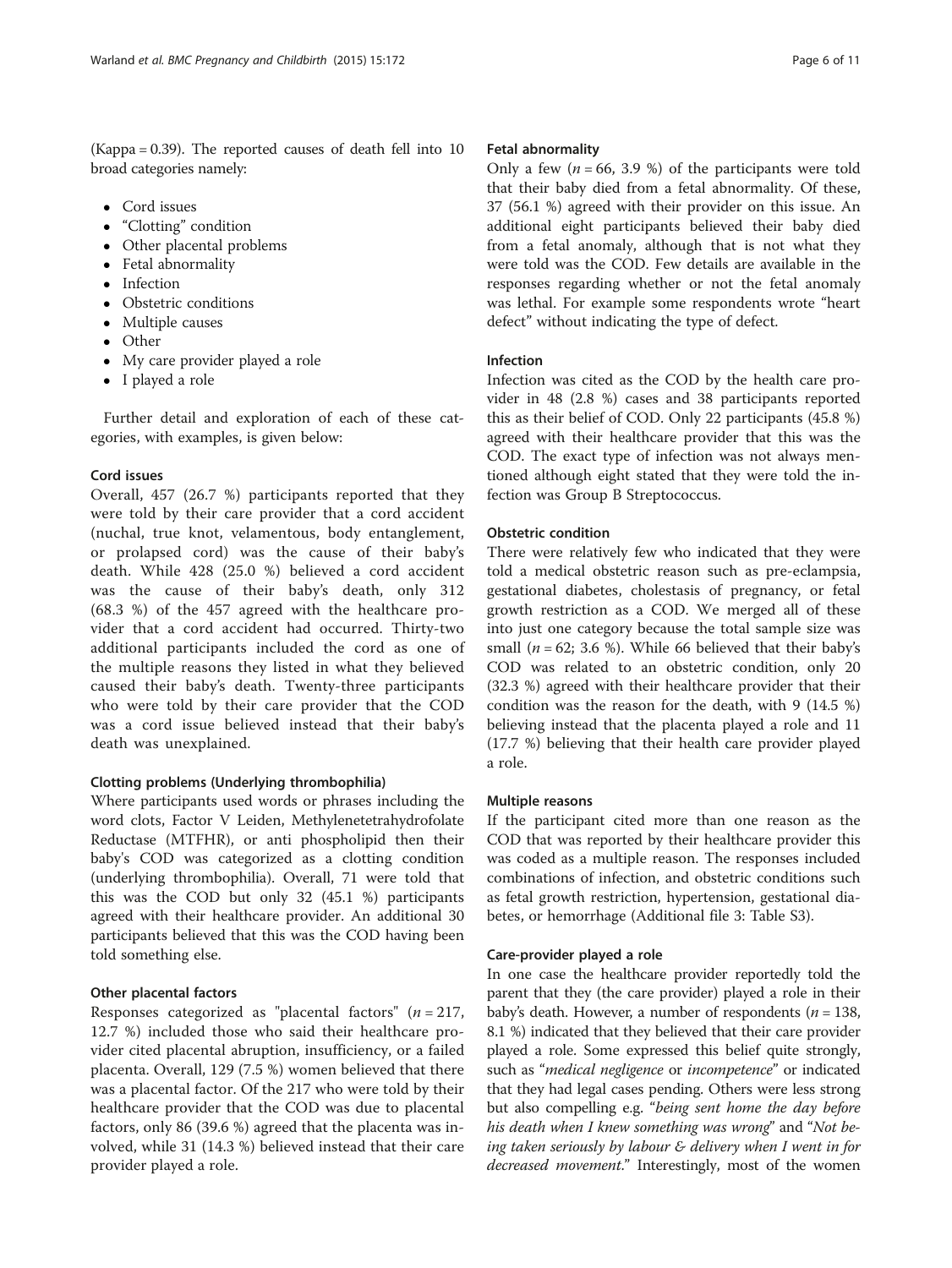who held the belief that their care provider played a role either were told by their care providers that the death was "unknown"  $(n = 37, 26.8 \%)$ , a placental problem was likely  $(n = 31, 22.5 \%)$ , or it was the result of a cord accident  $(n = 23, 16.7 \%)$ .

### Unknown

With respect to unknown COD, 593 (34.6 %) participants indicated this as the COD they had been told by their care-provider while 272 (15.9 %) believed this to be the COD. Overall, 204 (34.4 %) participants were in agreement with their care-provider that the COD was unknown. In total, 86 (14.5 %) of those who were told the reason for their baby's death was unknown reported their own belief that a cord accident was the COD. Of concern, 37 (6.2 %) of respondents whose COD was reported to them as "unknown" by their care-provider indicated that they felt the care provider had played a role in their baby's death and 41 (6.9 %) believed that they themselves had played a role.

#### **Other**

Responses which indicated that healthcare providers told parents something other than the main categories ( $n = 29$ ) were: lack of amniotic fluid ( $n = 4$ ), asphyxia ( $n = 2$ ), shoulder dystocia (*n* = 2), stroke (*n* = 2), uterine rupture (*n* = 2) and one case of each of the following: fetal myocardial infarction, fetal weak heart, blood in the lungs, hypoxia, maternal fever, Rhesus antibodies, tentorial tear, cephalopelvic disproportion, cerebral haemorrhage, a fall down stairs, liver rupture, meconium aspiration, fibroids, prolonged rupture of membranes, compromised blood flow, macrosomia, and "statistics".

# I played a role

A few ( $n = 80, 4.7$  %) respondents indicated that they believed that their actions, or lack of action, played a role in their baby's death. One mother's response is given here as it is particularly poignant but quite typical of the kind of responses the participants gave;

"I cannot say. I fear it was my negligence in not running to the doctor when I felt her movements slow down. When her movements slowed down, I noticed and mentioned this to friends but did nothing out of fear of hearing the worst. What caused her movements to slow, I will never know, but I fear she died because I did not respond to her needs."

In two cases the participant was told by her healthcare provider that she played a role in her baby's death. These two quotes are included here:

"I was told and I quote "it's all your fault.""

This women in turn reported that she considered her doctor as playing a role in her baby's death.

The other said her care provider had told her:

"My body treats pregnancy like cancer and fought off the pregnancy."

Of the  $n = 80$  participants who believed that they had played a role in their baby's death, they had mainly been told by their care providers that their baby died from unknown reasons ( $n = 41, 51.3$  %), cord accident ( $n = 11$ , 13.8 %), or placental involvement ( $n = 9, 11.3$  %).

# **Discussion**

This study is one of the largest international on-line surveys ever conducted with mothers who had a stillbirth after 28 weeks gestation and provides important insight into the experiences of these women including symptoms they perceived to be associated with stillbirth. The findings of this study confirm established associations with stillbirth such as reduced fetal movements (RFM) and some newer findings such as a period of increased fetal movements, a "gut feeling" that something was wrong and the time of day of stillbirth, which merit further investigation.

It is well established that RFM is associated with increased risk of poor pregnancy outcomes such as fetal growth restriction and stillbirth [[9](#page-9-0)–[11](#page-10-0)]. In contrast, the impact of an increase in fetal movement on pregnancy outcome has been rarely reported. Whilst one recent study suggests that an increase in maternal perception of fetal movements in the last two weeks of pregnancy may be protective for stillbirth [[11](#page-10-0)] others have postulated that a sudden increase in vigorous movements may indicate fetal compromise with such excessive movement perhaps being due to an hypoxic - ischaemic insult [[12\]](#page-10-0). A recently reported online survey conducted in Sweden found that 10 % of a population of 215 women reported an increase in fetal movements in the 48 hours before the stillbirth [\[13\]](#page-10-0). The fact that 16.4 % of the participants in this study reported an increase in fetal movement prior to their baby's death adds to this finding and indicates that the nature and timing of this change as well as an appropriate care provider response to women reporting an increase in fetal movements warrants further investigation.

Our findings strongly agree with those in a recent report from the UK that highlighted the frequency with which mothers reported RFM prior to a stillbirth and that a significant proportion (57 %) felt that they were not listened to by their care providers [\[14](#page-10-0)]. That many participants reported that their care provider reassured them about the change in their baby's behaviour without taking further action is also concerning.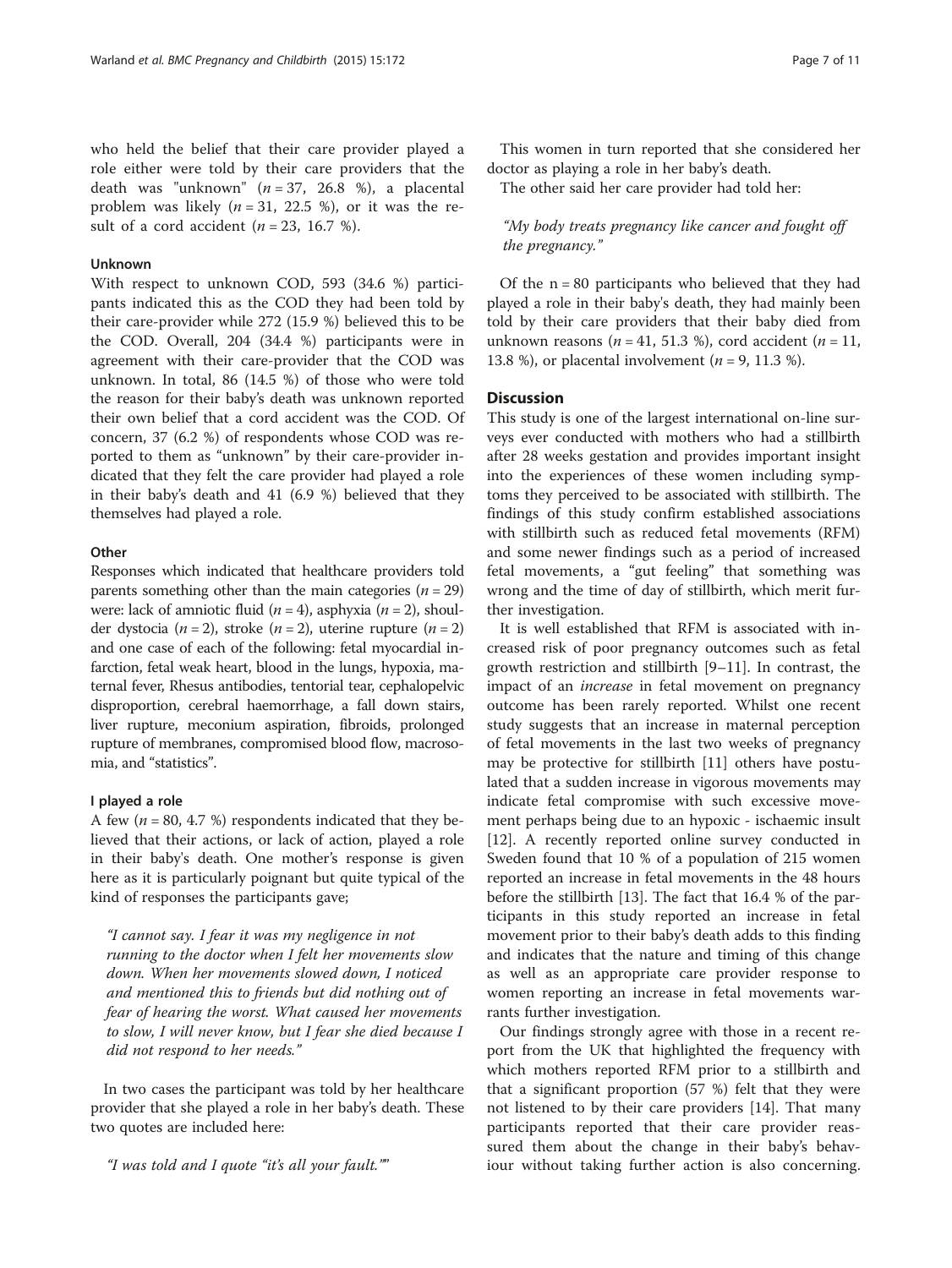These experiences reflect two studies that found significant variation in midwives' and obstetricians' practice regarding the management of RFM [[15, 16\]](#page-10-0). Our findings confirm that it is important for clinicians to follow standardised clinical guidelines when managing women who report with RFM [[17](#page-10-0), [18](#page-10-0)] and that it may also be important not to discount reports of increased fetal movements. There was remarkable similarity in maternal perception of change in fetal movement and her associated behaviour in the main countries represented, perhaps suggesting that the uptake of the aforementioned guidelines by clinicians has not altered maternal response to a change in fetal movement. Although not addressed specifically in this study, the subjective change in fetal activity was perceived by mothers rather than concerns initiated by specific "alarm limits" (such as 10 kicks in 12 hours) that have not been evaluated in all pregnant women (i.e. "low" as well as "high-risk" mothers) [\[19](#page-10-0)]. It is therefore important that pregnant women are educated not to minimise the importance of changes in fetal movement towards the end of pregnancy as "normal", and instead to be counselled to immediately report any change in fetal behaviour to their care provider.

#### Gut instinct that something was wrong

Our findings agree with other published reports [[20](#page-10-0)–[22](#page-10-0)] that women who have experienced a stillbirth had a gut instinct that things may be amiss with the pregnancy, sometimes well, prior to their baby's death. There have been no investigations of this kind in women who have had a live birth and it is probable that recall and negativity biases are very likely at play with respect to this finding. However, it is particularly noteworthy that more than two thirds of the participants who answered this question answered in the affirmative, with many recalling having these feelings from the beginning of their pregnancy and mentioning this to others well before their baby's death. We considered that this "intuition" was associated with experience of prior pregnancies and postulated therefore that it would be more frequently reported in multiparous women however, both nulliparous and multiparous participants reported these feelings in roughly equal proportions, indeed the percentage was slightly higher in the nulliparous group. We further hypothesised that participants might have processed their feelings over time and that therefore women reporting a gut instinct might slowly increase over time; however, reports of a gut instinct were highest in the women who had a stillbirth less than 6 months ago and remarkably stable beyond the initial 6 months. Further research should therefore be initiated to explore this phenomenon, a prospective study would identify the proportion of women with this "gut instinct" in pregnancies

that have a successful outcome and confirm or not the importance of identifying this feeling during pregnancy. In the meantime this maternal intuition may be something for care providers to pay attention to. We therefore suggest that if pregnant women report these feelings that they should be taken seriously and that if care providers sensitively ask them if they have these kinds of feelings, it may alert both the woman and the maternity care provider to be watchful and mindful of other ominous signs such as alteration in fetal movements or slowing fetal growth.

# Time of death

There is emerging evidence that events occurring during sleep may impact pregnancy outcome. Such events include supine sleep position [[23](#page-10-0)–[25](#page-10-0)], sleep disordered breathing [\[26\]](#page-10-0) and poor sleep quality [[27](#page-10-0), [28\]](#page-10-0), all of which affect a large proportion of pregnant women. While 28 % of women were unable to estimate the time of day the baby died, of the remainder, deaths were perceived to occur most frequently during the night. These findings are remarkably similar to those found in the 'Sydney stillbirth study' [[25](#page-10-0)] where a little over 50 % of the 103 participants who had a recent stillbirth considered that their baby had died overnight. This further raises the possibility that events which occur during sleep may be important in relation to stillbirth in addition to the adverse pregnancy outcomes previously reported. Even so, events that occur during sleep may impact pregnancy outcome irrespective of the time of death. For example sleep disordered breathing is independently associated with maternal hypertension [\[29](#page-10-0)–[34](#page-10-0)], as well as with fetal growth restriction [\[32, 35](#page-10-0), [36](#page-10-0)], both of which are known risk factors for stillbirth, hence these sleep related events may, in combination, [[37](#page-10-0)] be associated with stillbirth even though the stillbirth itself may not have occurred during the night. Additionally the mother may not always know exactly when the death occurred.

# Cause of death

There was fair agreement between what the participants believed caused their baby's death and what they recall being told caused their baby's death by their care provider. Interestingly, this is better than the Kappa value between stillbirth certificates and the COD determined by expert review  $(K = 0.29)$  [[38\]](#page-10-0).

It is also interesting to note the number of participants who believed ( $n = 428$ ; 25.0 %) or were told ( $n = 457$ ; 26.7 %) that their baby's death was due to a cord accident of some kind, i.e., true knot, nuchal cord, or cord entanglement. This was greater than that reported in large cohort studies [\[39, 40](#page-10-0)]. Unfortunately, the fact that we were asking bereaved mothers about cause of death meant that we could not ask more detailed clinical questions other than what the participants offered in comment.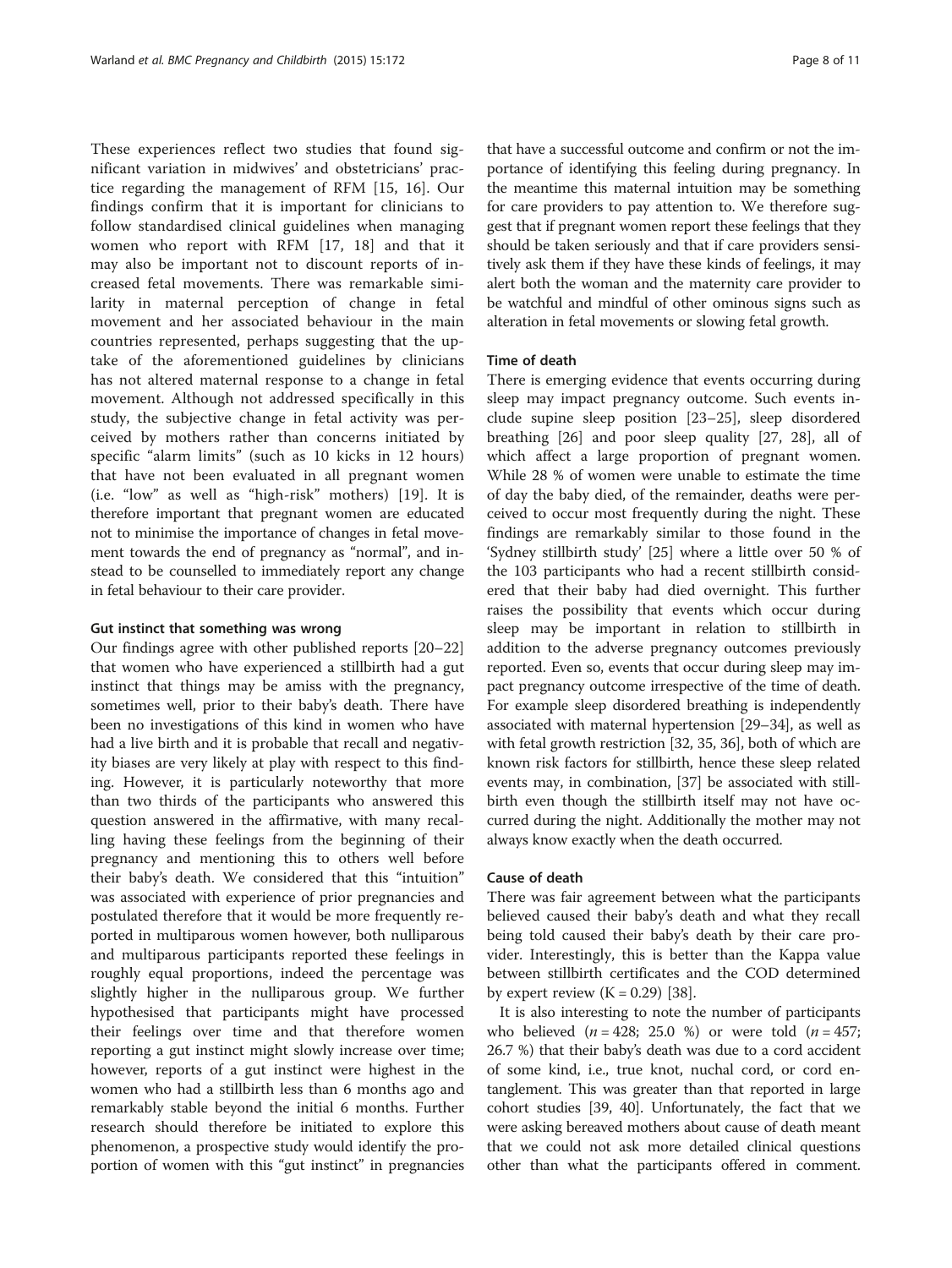Hence details such as degree of tightness, length of cord, amount of Wharton's jelly, were not able to be elucidated.

Nuchal cords occur in up to 30 % of uncomplicated pregnancies and they have not been found to be associated with an increased risk of stillbirth [[41](#page-10-0)]. Similarly, true knots also are quite common in live births and in order for the true knot to be implicated as the COD, demonstration of constriction of the umbilical vessels or evidence thrombosis is necessary [[42\]](#page-10-0). Therefore gross cord problems (nuchal cord, true knot) in and of themselves are not usually considered the antecedent COD unless there is demonstration of vascular thrombosis/avascular villi in the placenta/fetal vessels. Nevertheless, cord-related stillbirths may be underdiagnosed. For example in a small study, when placental histologic criteria were applied to a series of 62 stillbirths, 42 % met the criteria for cord accident [\[43\]](#page-10-0). Therefore, it may be that a higher percentage of late stillbirths are actually caused by cord issues than is currently being attributed.

In the case where the participants believed that their baby died as a result of a cord accident and they were told something else, perhaps they did not believe or understand what their care provider told them or remembered that the cord was mentioned. Further, if they were told that the COD was unknown or the attributed cause was in some way unacceptable to them, it may be that they have adopted the belief that the cord was responsible as a means of plausible explanation either to themselves or their family and friends. Perhaps the care provider chose to implicate the cord as the COD because they considered it may be more simply understood as a physical barrier to fetal blood flow.

As well as the marked increase in the number of reported cord accidents participants also reported all COD, as told to them by their care provider, at frequencies significantly different from most perinatal mortality reports from high-income countries (e.g. [[44, 45\]](#page-10-0)). There was substantially less infection, and obstetric condition causes than would be expected. This may reflect exclusion of stillbirths <28 weeks gestation which are more likely to have signs of infection [[46\]](#page-10-0).

Conventional autopsy is considered the diagnostic gold standard, because it can confirm or augment antemortem findings, fulfil the need for parental information, assist with future planning as well as provide answers about what had happened [[47](#page-10-0)]. A full autopsy can provide a diagnosis, change the antemortem clinical diagnosis, or reveal additional findings in up to 58 % of cases [[47\]](#page-10-0). However, the rates of perinatal autopsy have steadily fallen worldwide, for example in the UK between 2000 and 2007, consent for perinatal autopsy declined from 55 % to 45 %, with parental objection as the main cause for conventional autopsy not being done [\[48\]](#page-10-0). The frequency of full autopsy in our study is comparable with this and other studies [[49](#page-10-0), [50](#page-10-0)]. It may be that in the absence of autopsy, as was the case in half of our sample, the COD as told by the care provider may be considered as unreliable as parental belief about what caused their baby's death.

Of concern is the number of participants  $(n = 138)$ ; 8.1 %) who believed that their care provider played a role in their baby's death. Although we acknowledge that there may be justification for some parents to blame their care provider, that so many reported that their care provider played a role in their baby's death could reflect that maternal concerns in the antenatal or intrapartum period were not addressed [[14\]](#page-10-0) or indicate a lack of thorough debriefing and counselling after the stillbirth. Alternatively, it is even possible that a care-giver apology may have been warranted [[51](#page-10-0)].

It is quite heartbreaking that almost five percent of the participants  $(n = 80)$  considered they played a role in their baby's death especially since many reported highly unlikely and biologically implausible reasons for the stillbirth. This may reflect the high-levels of guilt often perceived by mothers after stillbirth [\[52\]](#page-10-0).

Overall, whilst there was fair agreement (Kappa) between what the participants said they were told and what they believed was the COD it would seem likely that many of the participants either did not believe what they were told, believed that they were told something that they actually were not, or chose to believe something else. Our findings suggest that care providers delivering COD information should perhaps explore with parents what they believe was the COD in order to provide reassurance and a thorough counselling/debriefing following their stillbirth.

# Limitations of the findings

The retrospective nature of this study, participant perception, recall and negativity biases and self-selection of participants are all limitations to this study which should be taken into consideration when interpreting the results. Furthermore, women had to have access to the internet and therefore many have access to more information about factors that are believed to be associated with stillbirths e.g. reduced fetal movements [[53](#page-10-0)]. Therefore, future studies to further explore our findings should ideally either be prospective or controlled.

#### **Strengths**

In spite of the above limitations this study also has a number of strengths. Data were collected from a large number of women from across the globe, including low and middle-income countries. The surveys were completed anonymously and this may have encouraged a degree of honesty that may be greater than in a face-toface interview, particularly demonstrated by the number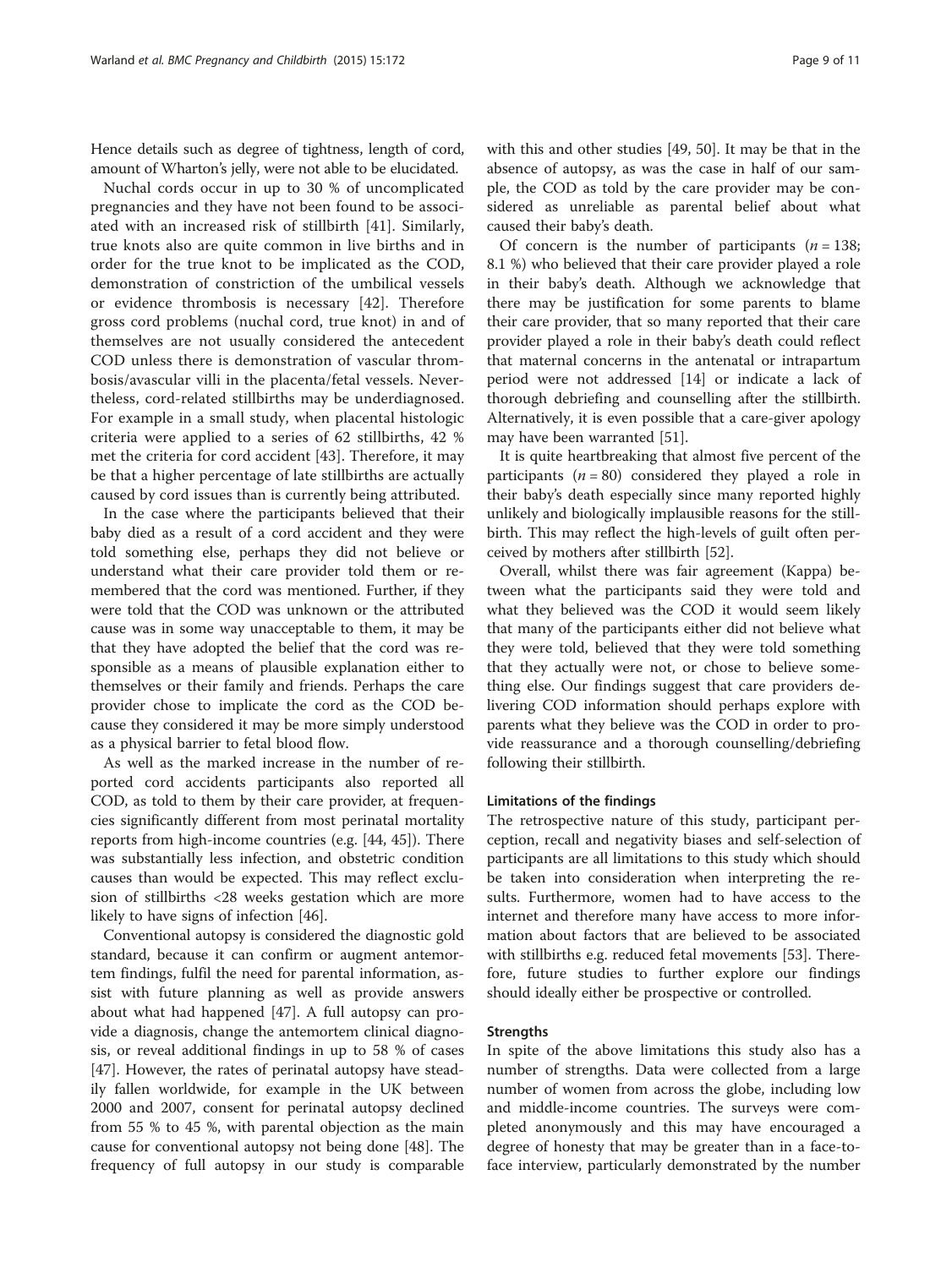<span id="page-9-0"></span>of women who indicated that they believed they played a role in their baby's death.

#### Generalizability of results

The study population was mainly well-educated women living in high-income countries who were able to use English and with access to the internet. Therefore, these results may not be generalizable to other populations. As the COD of late stillbirths are very different in low and middle-income countries these results may not be generalizable to these settings. Further studies are needed in these high-burden regions (Additional file 4).

# Conclusions

Whilst it is clear that more research is needed to answer questions raised by this current study it is also apparent that several areas, particularly maternal perceptions of fetal movements and a premonition that all was not well, should be more carefully considered by maternal care providers than they currently are. Further, it is important that parents are properly counselled as to the COD so they can appreciate the cause(s) of stillbirth and care in a subsequent pregnancy can be adequately prepared.

### Recommendations

Further research is required particularly aimed at investigating the role of perceived change in fetal behaviour, especially increase in fetal movements. Another area that warrants investigation is the role of maternal sleep. It is also important to further explore how prevalent a premonition of adverse outcome might be amongst all pregnant women as if it is more common in the stillborn population this may assist care providers to carefully monitor pregnancies in which the mother reports this phenomenon. Once a stillbirth occurs it is important for the care-provider to work with the parents to correctly identify the COD by ensuring appropriate investigation and complete counselling, as assignment of a probable COD is important both to help individuals in appropriate planning of a subsequent pregnancy and to develop interventions for stillbirth prevention worldwide.

# Additional files

[Additional file 1: Table 1.](http://www.biomedcentral.com/content/supplementary/s12884-015-0602-4-s1.doc) Components of autopsy. (DOC 32 kb). [Additional file 2: Table 2.](http://www.biomedcentral.com/content/supplementary/s12884-015-0602-4-s2.doc) Told Cause of Death vs. Believed Cause of Death Comparison Table. (DOC 53 kb)

[Additional file 3: Table 3.](http://www.biomedcentral.com/content/supplementary/s12884-015-0602-4-s3.doc) Results of the 43 responses coded as "Multiple Reasons" for the healthcare provider reported COD. (DOC 29 kb) [Additional file 4:](http://www.biomedcentral.com/content/supplementary/s12884-015-0602-4-s4.pdf) Stillbirth 'cohort' survey. (PDF 266 kb)

#### Abbreviations

COD: Cause of death; RFM: Reduced fetal movements; STARS: Study of Trends and Associated Risks for Stillbirth.

#### Competing interests

All authors declared that they have no competing interests.

#### Authors' contribution

All members of the STARS consortium conceived the study idea, JW and LMO collated the data and LMO undertook the analyses with input from JW, AEPH and EAM. All authors interpreted the results of the analyses. JW drafted the manuscript, incorporating suggestions from LMO, AEPH and EAM. All authors read and approved the final manuscript.

#### Authors' information

Members of the STARS consortium listed in alphabetical order: Collins JH, Heazell AEP, Huberty JL, Kliman HJ, McGregor JA, Mitchell EA, O'Brien LM, Parast M, Peesay M, Stacey T, Warland J, Wimmer LJ.

#### Acknowledgements

The authors acknowledge the invaluable assistance of the Star Legacy foundation especially Mrs Shauna Libsack. We also thank the following organizations for assisting us in advertising and

recruiting for this study:

- The Missing Grace Foundation,
- Group B Strep Foundation,
- First Candle,

The authors also acknowledge all the participants who bravely shared their experiences with us in order to help us better understand stillbirth. STARS consortium listed in alphabetical order: Collins JH, Heazell AEP, Huberty JL, Kliman HJ, McGregor JA, Mitchell EA, O'Brien LM, Parast M, Peesay M, Stacey T, Warland J, Wimmer LJ. LMO is supported by the National Institutes of Health

AEPH is supported by Tommy's the baby charity

EAM is supported by Cure Kids

### Author details

<sup>1</sup>Mothers, Babies and Families: Health Research Group, School of Nursing and Midwifery University of South Australia, Adelaide, SA, Australia. <sup>2</sup>Sleep Disorders Center, Department of Neurology, Department of Obstetrics and Gynecology, and Department of Oral and Maxillofacial Surgery, University of Michigan, Ann Arbor, MI, USA. <sup>3</sup>Maternal and Fetal Health Research Centre, University of Manchester, Manchester, UK. <sup>4</sup>Department of Paediatrics: Child and Youth Health, University of Auckland, Auckland, New Zealand.

#### Received: 18 September 2014 Accepted: 28 July 2015 Published online: 15 August 2015

#### References

- 1. Macfarlane A, Dattani N, Mohangoo A, Zeitlin J. What can the UK learn from international comparisons of routinely collected perinatal data? UK perspectives on the Euro-Peristat project. Lancet. 2013;suppl. 382:S3–S67.
- 2. Flenady V, Middleton P, Smith GC, Duke W, Erwich JJ, Khong TY, et al. Stillbirths: the way forward in high-income countries. Lancet. 2011;377(9778):1703–17.
- 3. Goldenberg RL, McClure EM, Bhutta ZA, Belizan JM, Reddy UM, Rubens CE, et al. Stillbirths: the vision for 2020. Lancet. 2011;377(9779):1798–805.
- 4. Flenady V, Koopmans L, Middleton P, Frøen JF, Smith GC, Gibbons K, et al. Major risk factors for stillbirth in high-income countries: a systematic review and meta-analysis. Lancet. 2011;377(9774):1331–40.
- 5. Reddy UM, Laughon SK, Sun L, Troendle J, Willinger M, Zhang J. Prepregnancy risk factors for antepartum stillbirth in the United States. Obstet Gynecol. 2010;116(5):1119–26.
- 6. The Stillbirth Collaborative Research Network Writing Group. Association Between Stillbirth and Risk Factors Known at Pregnancy Confirmation. JAMA. 2011;306(22):2469–79.
- 7. Mitchell EA. Emerging ideas to better understand and prevent stillbirths. BMC Pregnancy Childbirth. 2012;12 Suppl 1:A1.
- 8. Dillman DA, Tortora RD, & Bowker D. Principles for Constructing Web Surveys. SESRC Technical Report 98–50, 1998 Pullman, Washington. Accessed 8th May 2014 [http://www.sesrc.wsu.edu/dillman/papers/1998/principlesforconstructing](http://www.sesrc.wsu.edu/dillman/papers/1998/principlesforconstructingwebsurveys.pdf) [websurveys.pdf](http://www.sesrc.wsu.edu/dillman/papers/1998/principlesforconstructingwebsurveys.pdf)
- 9. Holm Tveit JV, Saastad E, Stray-Pedersen B, Bordahl PE, Froen JF. Maternal characteristics and pregnancy outcomes in women presenting